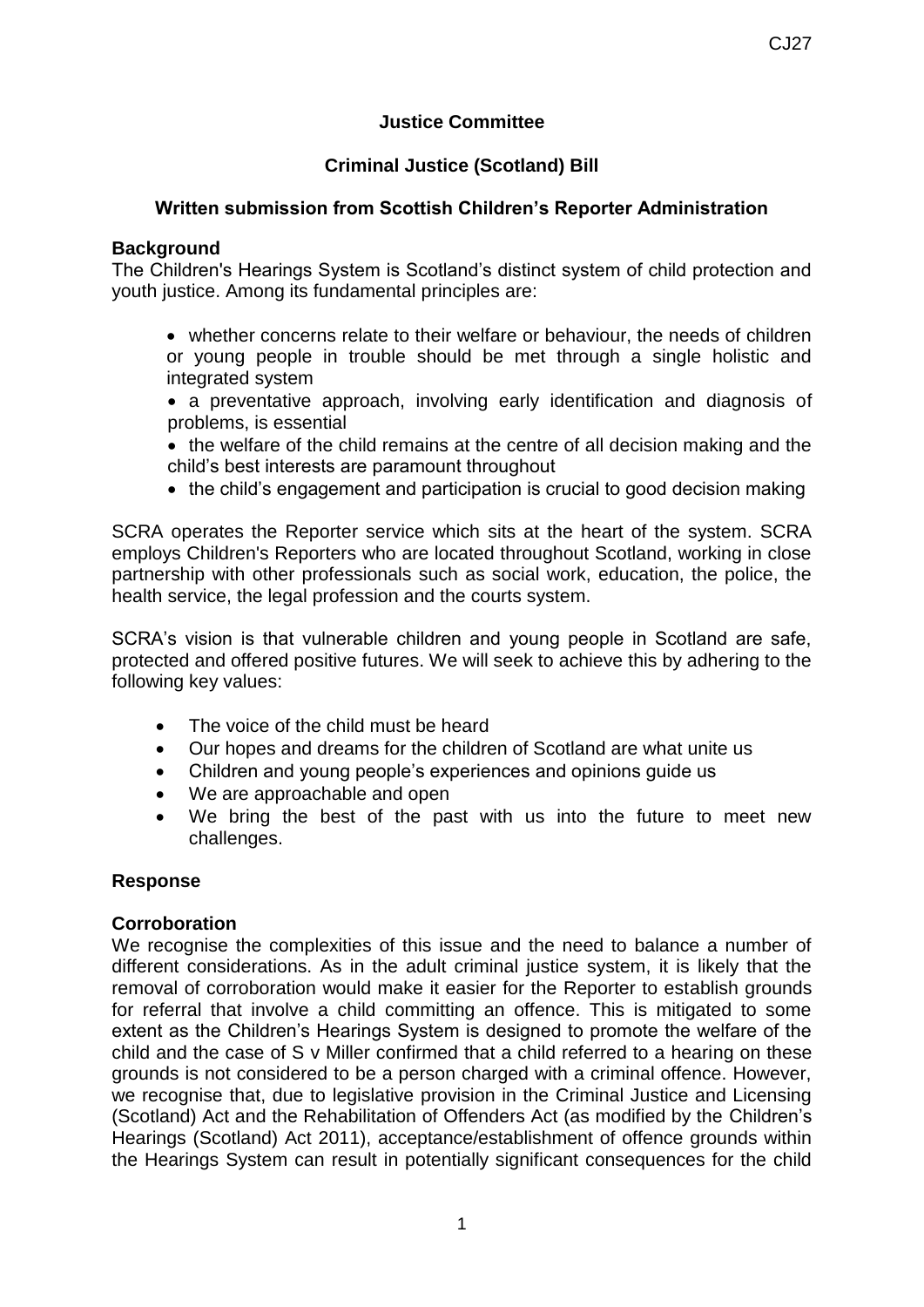(e.g retention of DNA and forensic evidence or matters appearing in disclosure checks). On balance, we consider that if the requirement for corroboration is being removed for criminal proceedings, it should be removed in relation to our offence proofs as well.

In terms of potential impact, part of the Reporter's decision making when considering whether to bring a child to a hearing is about the sufficiency of evidence. They are required to anticipate whether, if the case went to proof, they could establish the grounds to the necessary standard of evidence. Clearly the removal of the requirement for corroboration would factor in to the decision at that stage. So, it is possible that more children might come to hearings on offence grounds as a result of this change and this is likely to relate most commonly to offences that are committed in private, such as sexual offences. However we do not expect the numbers to be significant.

We understand that there have been some discussions in the context of the criminal system around potential additional safeguards. In relation to the Children's Hearings System, we would make the following points.

Firstly, decision making within the hearings system takes place on a different basis than within the criminal system. For example, the test for referral to a children's hearing is not simply based on the sufficiency of evidence, but also on whether or not compulsory measures of supervision are necessary for the child. In doing so, Reporters will take account of the welfare of the child. This is arguably therefore a higher test than that applied by the Procurator Fiscal when deciding whether or not to prosecute.

Furthermore, we understand that one of the additional safeguards under consideration for the criminal system is the introduction of a power for the sheriff to rule, on application by the accused, that there is no case to answer. We note that in relation to children's hearings court proceedings, Rule 3.47(2) of the Child Care and Maintenance Rules requires the sheriff to consider whether sufficient evidence has been led of the offence at the close of the Reporter's evidence, with all parties being entitled to make submissions on the point. Effectively this is a "no case to answer" test to be applied by the sheriff, even though it is not expressed in these terms.

We do not therefore consider that there is a need for additional safeguards within the hearings system if the requirement for corroboration is removed. However, we are more than happy to consider any suggestions that might be brought forward by anyone else, with a view to ensuring that they fit within the overall ethos and structure of the system and that they would not have any adverse unintended consequences.

#### **Child suspects**

We are supportive of the provisions in Chapter 5 of the Bill, in relation to child suspects. In particular, the provisions which enshrine the need to make the best interests of the child a primary consideration in all decision making are to be welcomed. However, we note that there is some terminological inconsistency across legislation. The Children and Young People Bill, for example, refers to wellbeing.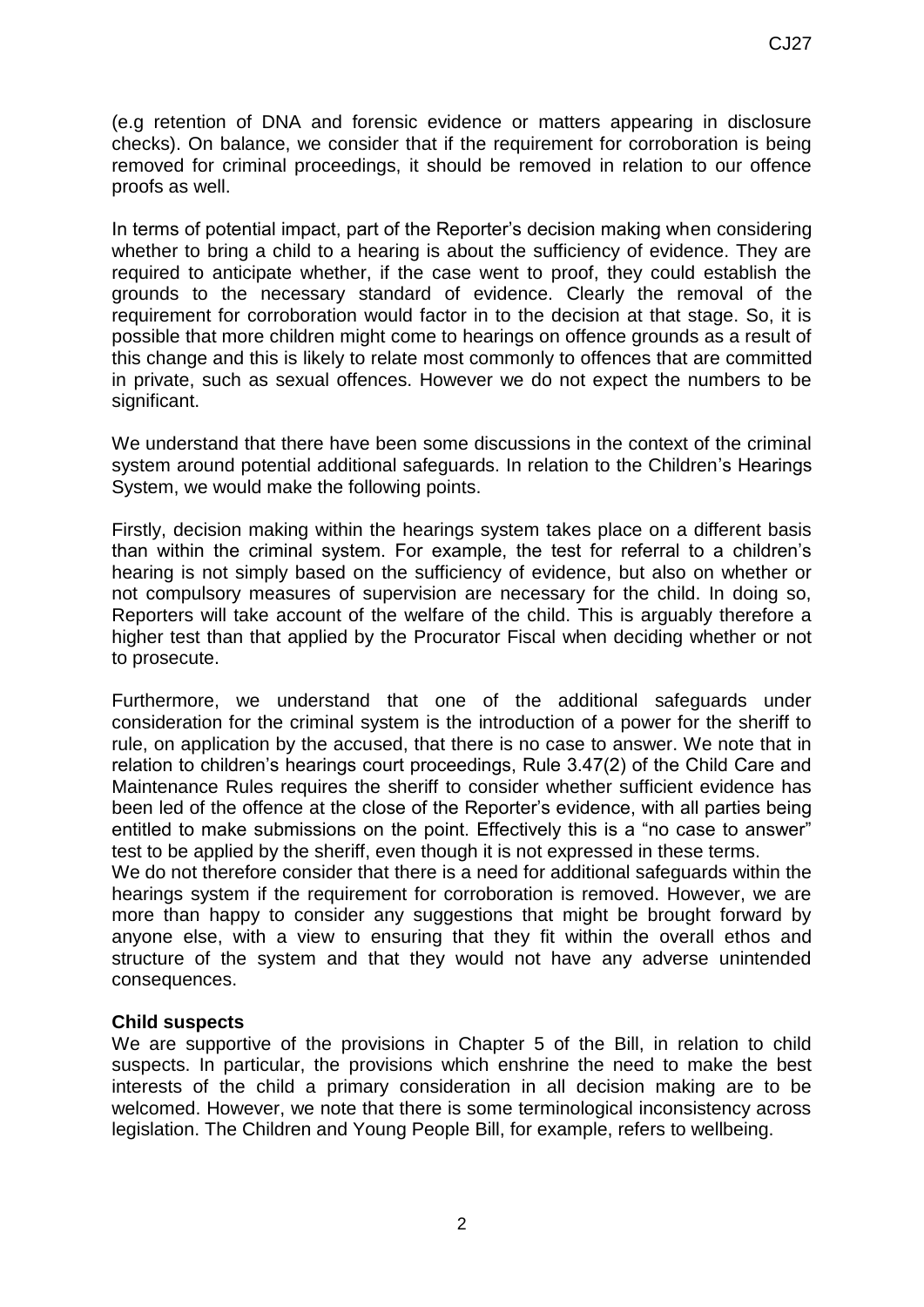While in practical terms there may be little difference in interpretation, some consistency would be welcome.

The definition of a child as being under 18 years of age is a positive step, as is the Bill's recognition that children's capacity evolves as they grow older and that there is a need for different provision for children aged 16 or 17 in relation to waiving their right to legal assistance or to the presence of an appropriate adult. We would suggest however that consideration is given to whether children aged 16 or 17 who are subject to compulsory measures of supervision, or who are subject to an open referral to the Reporter, should be granted additional protection as both are currently defined as "children" in the Criminal Procedure (Scotland) Act 1995 and Children's Hearings (Scotland) Act 2011.

#### **Investigative liberation**

While we welcome the policy intention of this provision, we have some concerns about how widely the power is drawn. Our understanding is that the power would apply to all children, in relation to any offences (although the policy memorandum says it will be used only in more serious offences), that the conditions imposed could include a curfew, and that the only way to seek to vary or remove the conditions would be for the child to apply to sheriff. We believe that further consideration is needed to define the scope of the power and to restrict its application only to more serious offences, otherwise there is a risk that children will be drawn into formal court processes unnecessarily. A possible starting point would be for investigative liberation to only be an option where the offence is one of those in the Lord Advocate's Guidelines to Chief Constables reporting to Procurators Fiscal of offences alleged to have been committed by children, in which case the child would be potentially subject to prosecution and the court would have a role.

In relation to the curfew power, we note that similar conditions imposed on children by a Children's Hearing would be accompanied by support for the child by the local authority. We do not believe that such restrictive conditions should be an option for the police if that kind of support is not available to sit alongside the curfew condition.

#### **Other issues**

Section 43 of the Criminal Procedure (Scotland) Act 1995 makes provision for situations where children are arrested and either kept in custody by the police or released on an undertaking to appear at court. Despite a clear link between this section and various provisions of the bill, it would appear that section 43 is not amended by the bill. We consider that the "necessary and proportionate" test should apply to the continued decision making by the police about keeping a child in custody (and about where the child should be kept) and that section 43 should be amended accordingly. We also consider that further thought should be given to ensure that section 43 "fits" appropriately and consistently with the provisions of the bill.

### **Conclusion**

We welcome the Bill and, subject to our comments above, the provisions that focus specifically on children and on the Children's Hearings System. We look forward to